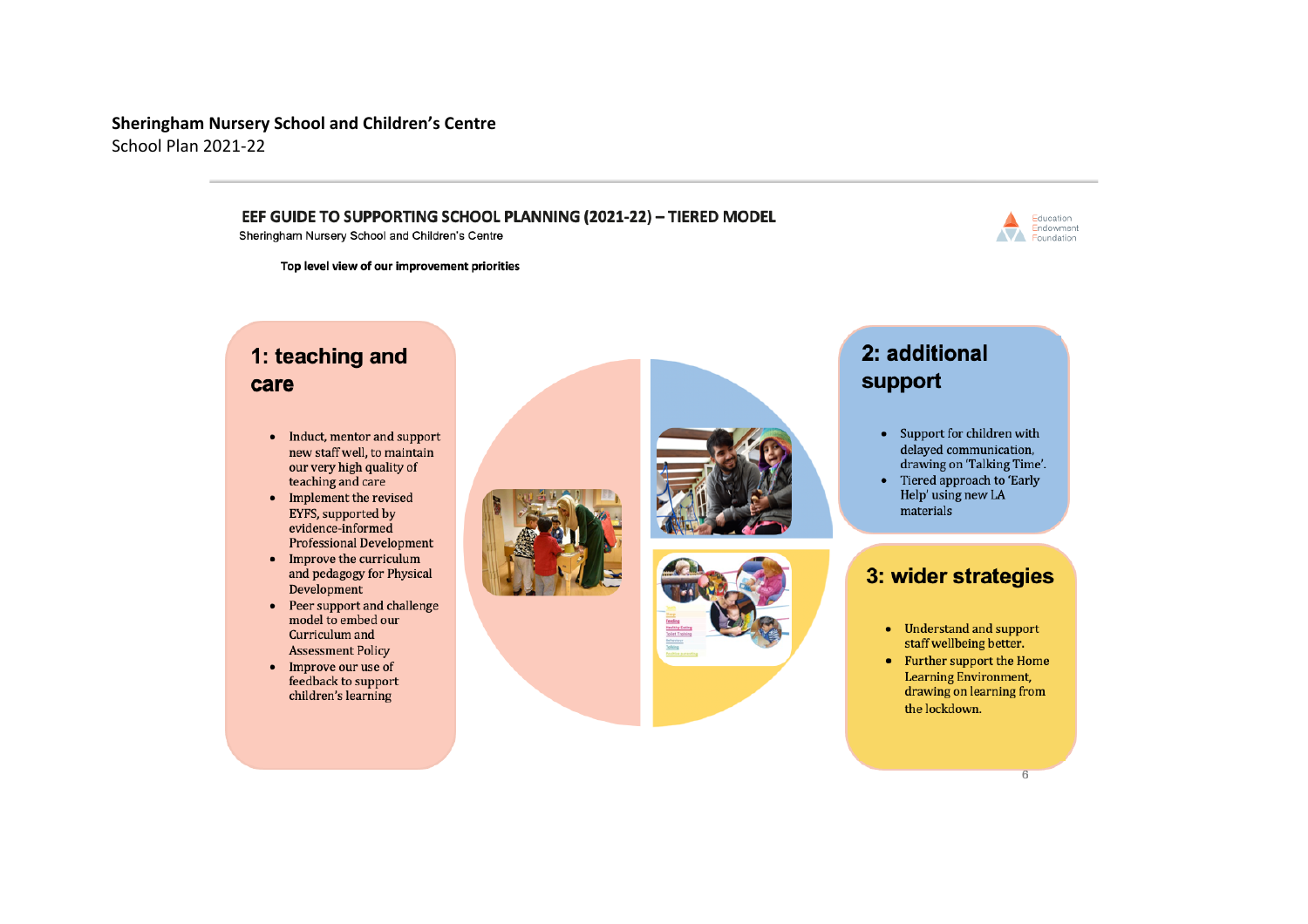### **Section 1: Teaching and care**

**Aim:** Induct, mentor and support new staff well, to maintain our very high quality of teaching and care

**Objectives:** new staff are confident about the school's ethos, key policies and approaches. Our two Early Career Teachers (ECTs) follow the first year of the ECT programme successfully. Together with mentor support, this contributes to effective teaching and care, and effective leadership of their teams.

| <b>Objectives</b>                                            | <b>Monitoring lead</b> | Evaluation                                        | <b>Key milestones</b> |
|--------------------------------------------------------------|------------------------|---------------------------------------------------|-----------------------|
| Induction and probation (LF)                                 | LR                     | LF: Google Quiz (low stakes: to inform            | Induction: first      |
|                                                              |                        | discussion at probation meeting)                  | week of term/first    |
| New staff complete their induction<br>$\bullet$              |                        |                                                   | week of service       |
| New staff know the key information about<br>c                |                        |                                                   |                       |
| ethos, approach and policies from our online                 |                        |                                                   | Probation: at 3       |
| staff handbook                                               |                        |                                                   | months                |
|                                                              |                        |                                                   |                       |
| <b>ECT programme (LF)</b>                                    | <b>LF</b>              | Mentors (RB and MP) brief termly evaluation to    | End of each term      |
|                                                              |                        | SLT about how ECTs are meeting requirements       |                       |
| Our 2 ECTs make sounds progress against the                  |                        | and any extra support needed.                     |                       |
| <b>ECT framework</b>                                         |                        |                                                   |                       |
|                                                              |                        |                                                   |                       |
| <b>Mentoring (LF)</b>                                        | <b>LR</b>              | LF: Google Quiz to identify what's going well and | End of each term      |
|                                                              |                        | where extra support is needed                     |                       |
| All new staff, ECTs and apprentices say they're<br>$\bullet$ |                        |                                                   |                       |
| getting the support and guidance they need to                |                        |                                                   |                       |
| improve                                                      |                        |                                                   |                       |
|                                                              |                        |                                                   |                       |
|                                                              |                        |                                                   |                       |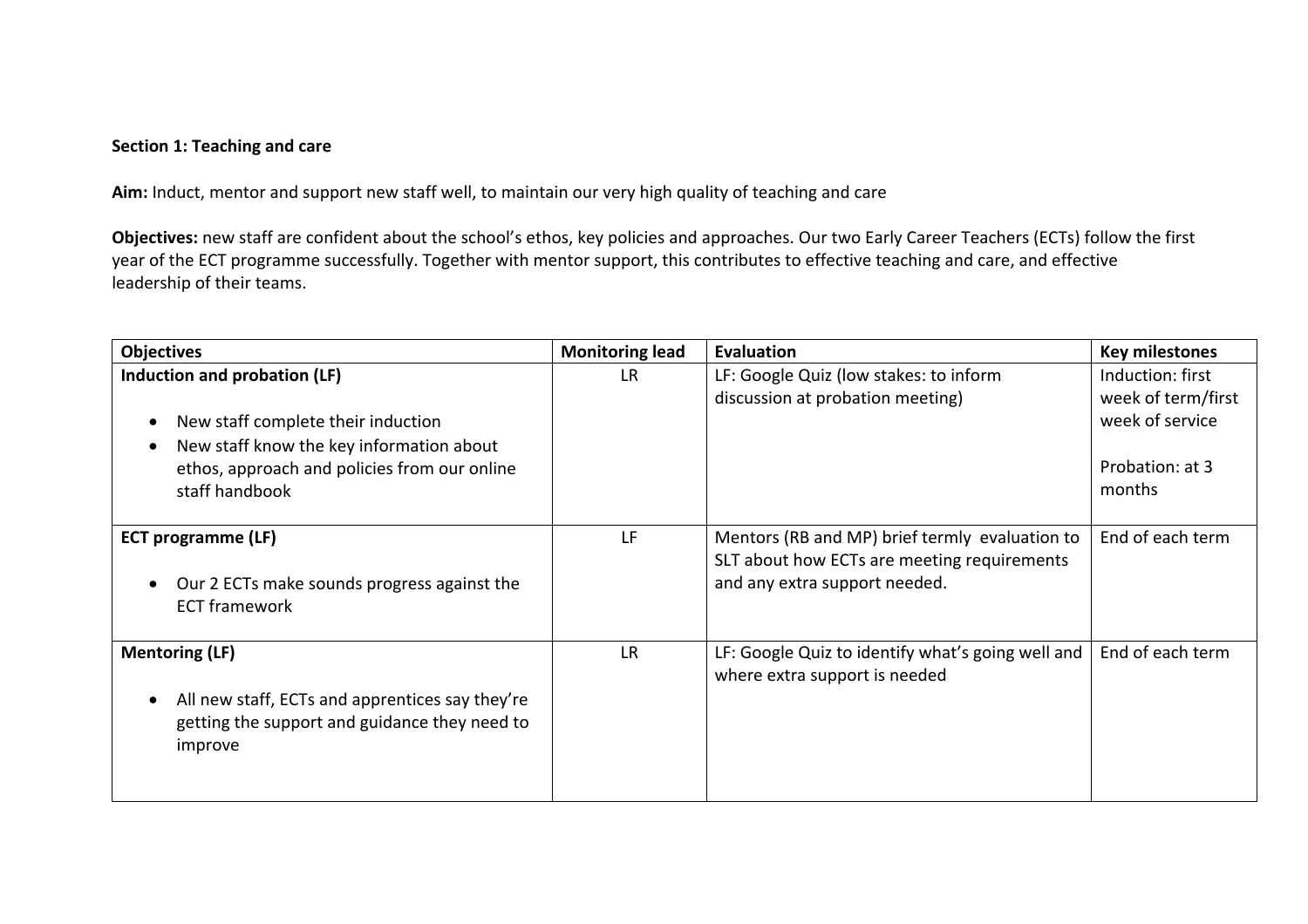| Room review (JG)                                                                                                                                                                                 | МA | LF and JG: termly Room Reviews, including<br>rating scales - ICP; ECERS-3; ITERS-3; SSTEW; | In last third of each<br>term |
|--------------------------------------------------------------------------------------------------------------------------------------------------------------------------------------------------|----|--------------------------------------------------------------------------------------------|-------------------------------|
| Check that each room is providing high-quality<br>early education with care<br>Check that new staff are working effectively in<br>their team and triangulate this with monitoring<br>information |    | <b>MOVERS</b>                                                                              |                               |

### **All of the activity above contributes to:**

- An inclusive EYFS curriculum in operation with high ambition for every child, regardless of backgrounds. All staff share this ethos and work towards it every day. Assessment is used well to improve learning, and is not burdensome.
- Children are developing strong relationships with key people, wider staff team, and with each other. Children are developing their selfregulation (emotional and cognitive). Children remember key milestones from our curricular goals and make progress towards the appropriate goal/s. Children with SEND are included in this ambitious curriculum.
- Scores in rating scales reflect this excellent provision, and quick action is taken where necessary to make improvements.
- Pilots are showing promising impact, or are being phased out: Talking Time, Metacognition, Physical Development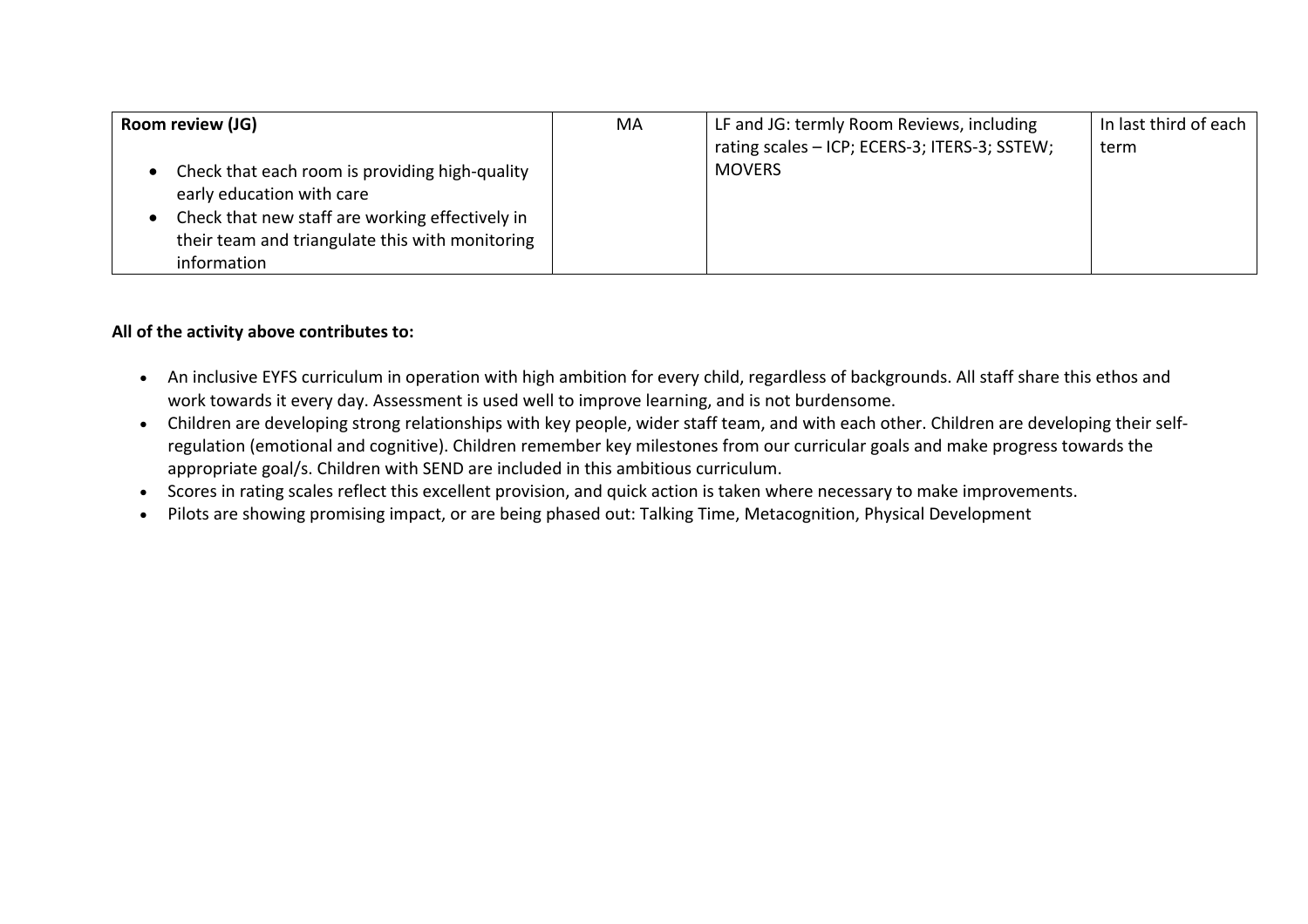**Aim:** Implement the revised EYFS, supported by evidence-informed Professional Development

**Objectives:** all staff understand the changes to the EYFS Statutory Framework and are confident to use the revised *Development Matters*. The school learns alongside partners in the Newham Communication Project, which we're leading, using a Joint Practice Development model.

| <b>Objectives</b>                                                                                                                                                                                                                                                                                                                                                                                                                                                                           | <b>Monitoring lead</b> | Evaluation                                                                                                                                                                                                                                                                                                                          | <b>Key milestones</b>                                                                                                 |
|---------------------------------------------------------------------------------------------------------------------------------------------------------------------------------------------------------------------------------------------------------------------------------------------------------------------------------------------------------------------------------------------------------------------------------------------------------------------------------------------|------------------------|-------------------------------------------------------------------------------------------------------------------------------------------------------------------------------------------------------------------------------------------------------------------------------------------------------------------------------------|-----------------------------------------------------------------------------------------------------------------------|
| Professional development (JG)                                                                                                                                                                                                                                                                                                                                                                                                                                                               | LF                     | LF and JG: room review                                                                                                                                                                                                                                                                                                              | <b>EYFS: September</b>                                                                                                |
| Staff take part in the briefing about changes to<br>$\bullet$<br>the EYFS including the special focus on<br>communication, health and the 7 Key features<br>Sheringham leads and takes part in the<br>$\bullet$                                                                                                                                                                                                                                                                             |                        |                                                                                                                                                                                                                                                                                                                                     | Communication<br>Project: October-<br>July                                                                            |
| Newham Communication Project, led by MP<br>Explore and evidence: Physical Development,<br>$\bullet$<br>led by RB                                                                                                                                                                                                                                                                                                                                                                            |                        |                                                                                                                                                                                                                                                                                                                                     | Physical<br>Development:<br>October - May                                                                             |
| <b>Implementation of PD (JG)</b>                                                                                                                                                                                                                                                                                                                                                                                                                                                            | LF                     | MP (communication): using NFER evaluation for<br>observation points (staff knowledge; staff                                                                                                                                                                                                                                         | Toothbrushing:<br>September                                                                                           |
| Restart the toothbrushing programme<br>$\bullet$<br>Staff using the key strategies from the Newham<br>$\bullet$<br>Communication Project every day<br>Review and update the Curriculum and<br>$\bullet$<br>Assessment policy (MP)<br>Staff ensure that the majority of assessment is<br>$\bullet$<br>focused on key aspects of the prime areas and<br>then aspects linked to key milestones in policy,<br>where children need extra support to make<br>progress through the curriculum (LF) |                        | practice)<br>MP (metacognition): as part of research project<br>with UCL IOE<br>FJ (talking time): as part of research project with<br>UCL IOE. Comparison and discussion of progress<br>of TT children compared to all other children<br>(NB not matched/RCT)<br>JG (Physical Development) using items from<br><b>MOVERS</b> scale | Curriculum and<br>Assessment:<br>September<br>Child login:<br>November<br><b>Talking Time:</b><br>September-<br>March |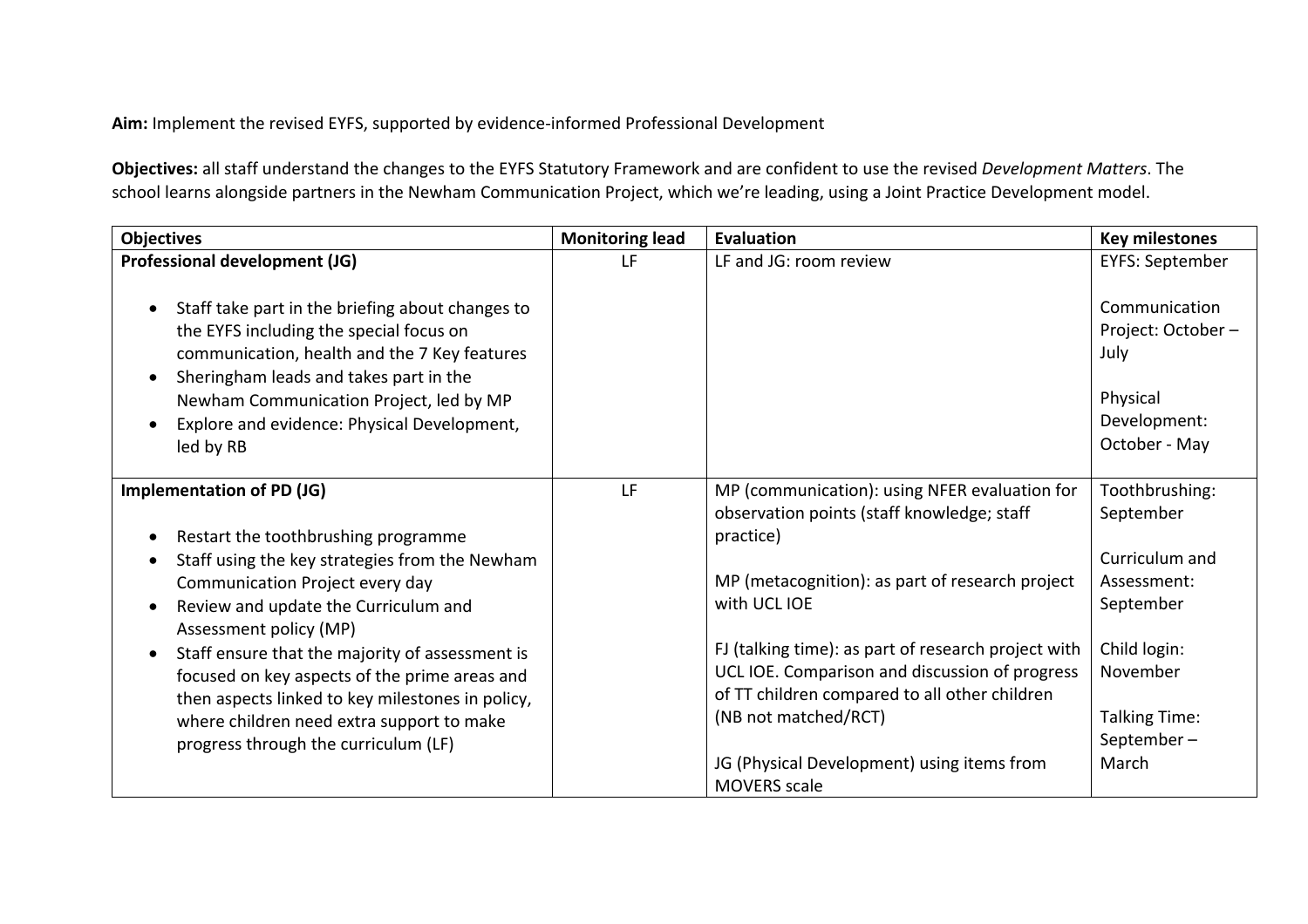| Staff ensure that Tapestry is used to boost our  | <b>Health and Physical</b> |
|--------------------------------------------------|----------------------------|
| partnership with parents, to support children's  | Development:               |
| learning (LF)                                    | October - May              |
| Pilot: children are using the child login on     |                            |
| Tapestry to develop their metacognition,         |                            |
| through regular semi-structured conversations    |                            |
| (MP)                                             |                            |
| Pilot: 16 children engage in Talking Time (FJ)   |                            |
| Pilot: 16 children access an enriched Health and |                            |
| Physical Development programme in nursery        |                            |
| and at home, based on PANCO training (RB)        |                            |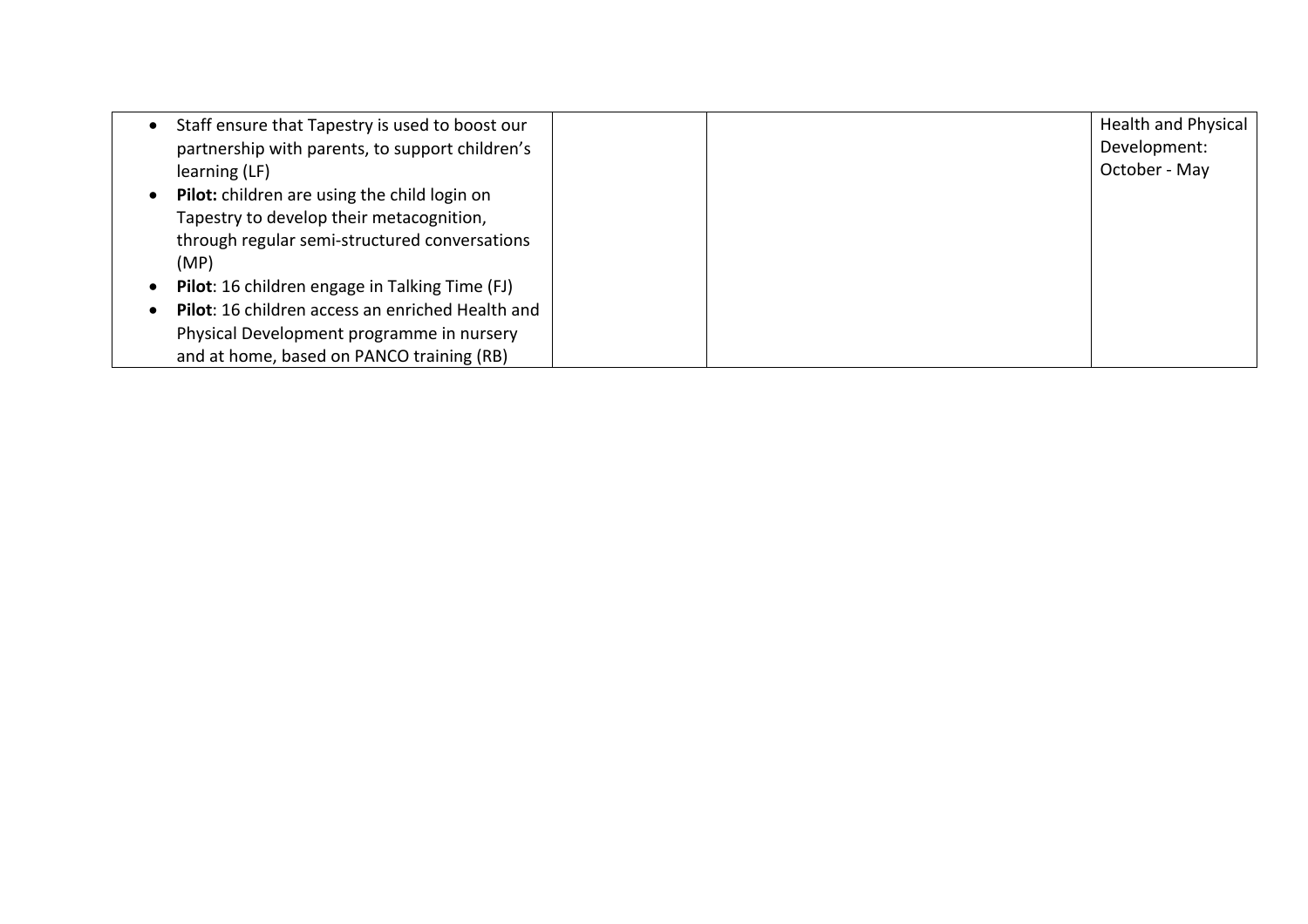### **Section 2: additional support**

**Aim:** Tiered approach to Early Help, using new LA materials

**Objectives:** families of children who need extra support for their development and health get that help quickly, so problems don't escalate.

| Objective                                                   | <b>Monitoring lead</b> | Evaluation                                     | <b>Key milestones</b> |
|-------------------------------------------------------------|------------------------|------------------------------------------------|-----------------------|
| Early Help: stopping small issues from becoming big         | LF                     | DR, using objectives from FIPS and EHRs        | November to July      |
| problems                                                    |                        |                                                |                       |
|                                                             |                        | Triple P families: before/after assessment     |                       |
| Settling-in and key person approach includes a<br>$\bullet$ |                        | information from the nursery school team using |                       |
| strong focus on helping children to make strong,            |                        | the EY Toolbox for families accessing the full |                       |
| healthy relationships with adults and other                 |                        | Triple P programme.                            |                       |
| children (LF)                                               |                        |                                                |                       |
| Key people give advice and put strategies into              |                        |                                                |                       |
| place in partnership with parents as needed, as             |                        |                                                |                       |
| part of the settling-in process (LF)                        |                        |                                                |                       |
| Where families need more help (Tier 1): team<br>$\bullet$   |                        |                                                |                       |
| leaders make rapid referrals to the BSIL inbox              |                        |                                                |                       |
| with the consent of families in key areas of                |                        |                                                |                       |
| toilet-training, healthy eating/living, emotional           |                        |                                                |                       |
| development and behaviour, online/screentime                |                        |                                                |                       |
| guidelines. Families access Triple P tips online,           |                        |                                                |                       |
| in group sessions, and through 1:1 help.                    |                        |                                                |                       |
| Families complete the full Triple P programme               |                        |                                                |                       |
| with Marie and Hanifa. Tier 1 is planned and                |                        |                                                |                       |
| reviewed using the revised Family Intervention              |                        |                                                |                       |
| Plan (MDS & HM)                                             |                        |                                                |                       |
| Time-limited support for families with greater<br>$\bullet$ |                        |                                                |                       |
| needs (Tier 2) - generally after Tier 1 support -           |                        |                                                |                       |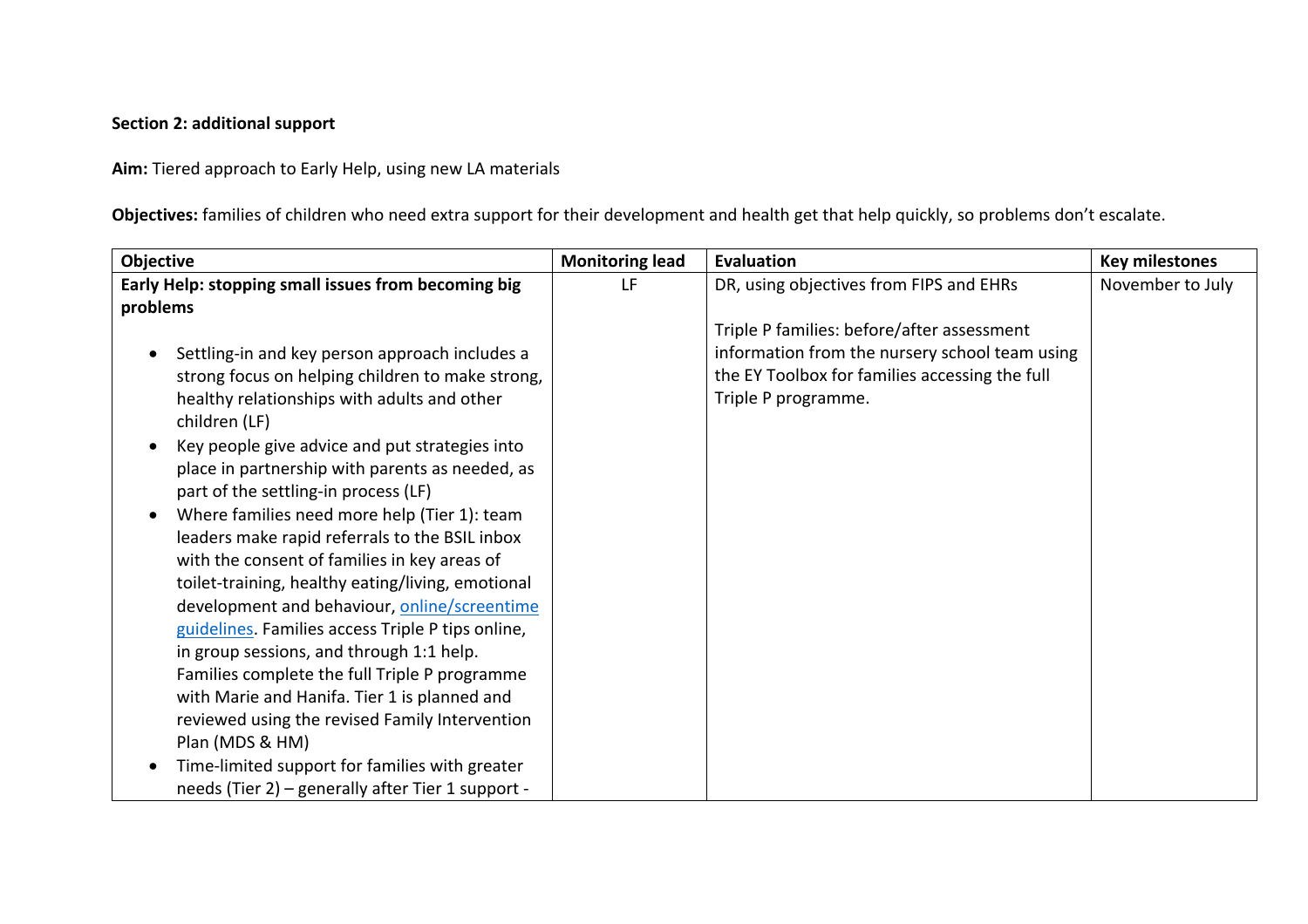| multi-agency support which is co-ordinated by  |  |
|------------------------------------------------|--|
| the Early Help Record (KR)                     |  |
| Children and families who may be vulnerable at |  |
| the point of transition are referred to the    |  |
| summer programme for additional support (KR)   |  |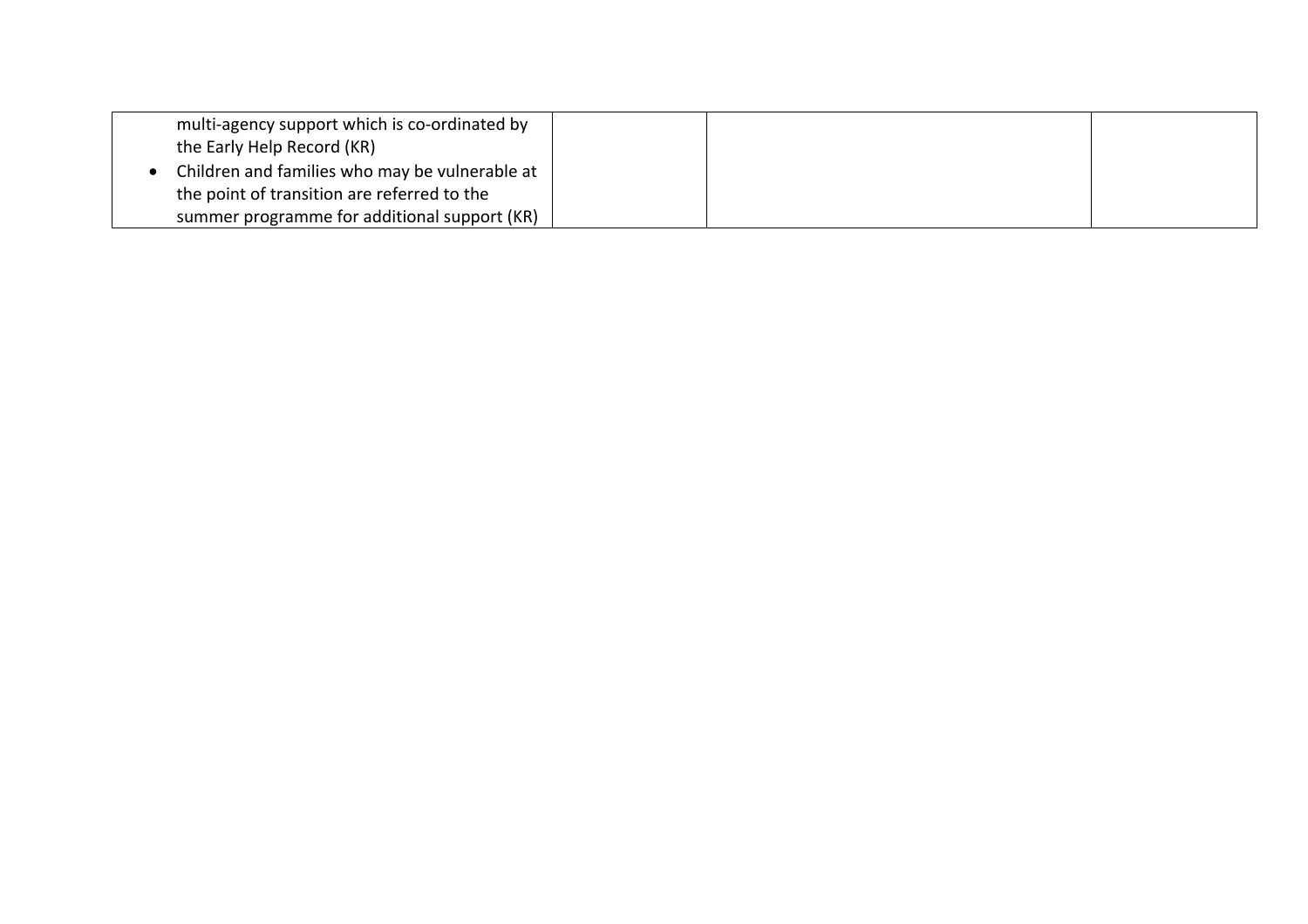### **Section 3: wider strategies**

**Aim:** Understand and support staff wellbeing better

**Objectives:** staff concerns and positive feelings of satisfaction are regularly checked and analysed. Approaches drawing on Mental Health First Aid programme are used quickly and appropriately.

| <b>Objectives</b>                                            | <b>Monitoring lead</b> | Evaluation                                        | <b>Key milestones</b> |
|--------------------------------------------------------------|------------------------|---------------------------------------------------|-----------------------|
| <b>Taking Steps to improve staff wellbeing</b>               | JG                     | Chair of governors: actions put into practice and | Training: during      |
| Attend training with Anna Freud Centre to                    |                        | received positively by staff or adapted (surveys) | autumn term           |
| inform and help us improve our plans and                     |                        |                                                   |                       |
| actions (LR)                                                 |                        |                                                   | Library: by start of  |
| Staff health and wellbeing library and other<br>$\bullet$    |                        |                                                   | Spring 1              |
| resources (NP)                                               |                        |                                                   |                       |
| Staff boosters, taking account of feedback (NP)<br>$\bullet$ |                        |                                                   | Staff boosters:       |
|                                                              |                        |                                                   | ongoing               |
| Checking we are supporting staff wellbeing                   | JG                     | Chair of governors: indicators show improved      | Evaluation tool:      |
| Use the Anna Freud tool and other evidence-<br>$\bullet$     |                        | wellbeing; evaluation of coaching indicates that  | Autumn 2 and          |
| informed approaches to evaluate and take                     |                        | it supports wellbeing as well as improving        | Summer 1              |
| actions where appropriate (LR)                               |                        | effectiveness                                     |                       |
| Coaching alert system - with agreement around<br>$\bullet$   |                        |                                                   | Coaching alert:       |
| confidentiality, school coach will raise wellbeing           |                        |                                                   | ongoing               |
| issues with the HT                                           |                        |                                                   |                       |